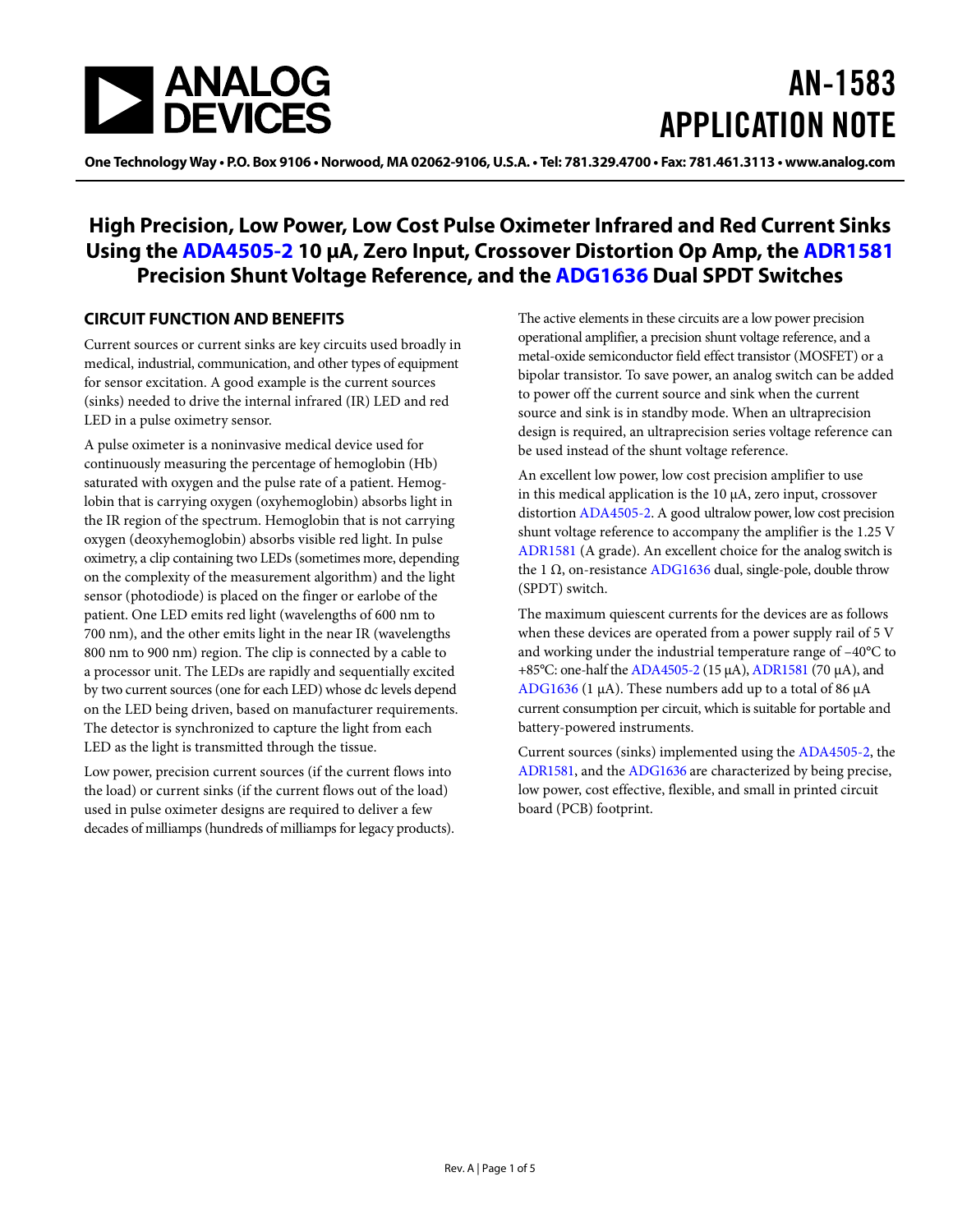## TABLE OF CONTENTS

### <span id="page-1-0"></span>**REVISION HISTORY**

#### **9/2018—Rev. 0 to Rev. A**

| Document Title Changed from CN0125 to AN-1583Universal |  |
|--------------------------------------------------------|--|
|                                                        |  |
|                                                        |  |
|                                                        |  |
| Changed Learn More Section to References Section 5     |  |

**10/2009—Revision 0: Initial Version**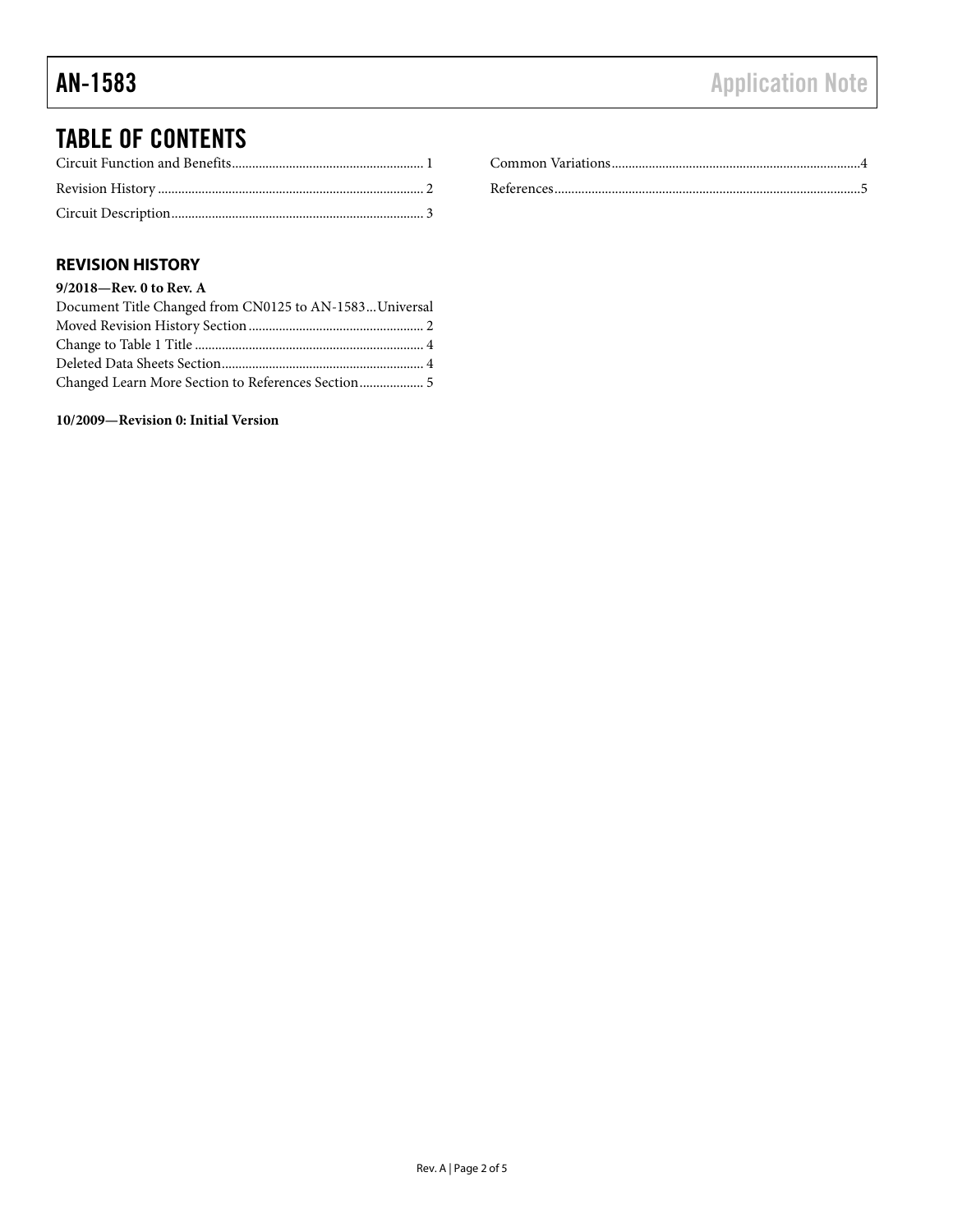### Application Note **AN-1583**



*Figure 1. Pulse Oximeter Red and Infrared Current Sources Using th[e ADA4505-2,](http://www.analog.com/ADA4505-2?doc=AN-1583.pdf) [ADR1581](http://www.analog.com/ADR1581?doc=AN-1583.pdf) Voltage Reference, an[d ADG1636](http://www.analog.com/ADG1636?doc=AN-1583.pdf) Switch (Simplified Schematic: Decoupling and All Connections Not Shown)*

#### <span id="page-2-1"></span><span id="page-2-0"></span>**CIRCUIT DESCRIPTION**

An example design of a dc current sink driving the pulse oximeter red LED and infrared LED is shown in [Figure 1.](#page-2-1) These dc current sinks allow 10.3 mA and 15.2 mA to flow through the red LED and infrared LED, respectively.

To maximize battery life, the current sinks are turned on only when needed. One-half of the [ADG1636](http://www.analog.com/ADG1636?doc=AN-1583.pdf) SPDT analog switch is used to connect or disconnect the 1.25 V voltage reference to or from each current circuit.

When the current sinks are driving their respective LEDs, the [ADR1581](http://www.analog.com/ADR1581?doc=AN-1583.pdf) (A grade) 1.25 V voltage reference is buffered by onehalf the [ADA4505-2.](http://www.analog.com/ADA4505-2?doc=AN-1583.pdf) The IRLMS2002 N channel MOSFET is connected as a source follower and is inside the op amp feedback loop, which forces the voltage across the current setting resistor (121  $\Omega$  or 82.5  $\Omega$ ) to exactly 1.25 V and in turn sets the current sources to 10.3 mA or 15.2 mA, respectively. In essence, the [ADA4505-2](http://www.analog.com/ADA4505-2?doc=AN-1583.pdf) is acting as both a voltage reference buffer and current switch control.

The equation that sets each current sink value is

$$
I_{SINK} = \frac{(V_{REF} - V_{OS})}{R_S} - I_B
$$

where:

*VREF* is the 1.25 V voltage reference.  $R<sub>S</sub>$  is the 121  $\Omega$  or 82.5  $\Omega$  current sink resistors. *VOS* is the offset voltage of th[e ADA4505-2.](http://www.analog.com/ADA4505-2?doc=AN-1583.pdf) *I<sub>B</sub>* is the bias current of the [ADA4505-2.](http://www.analog.com/ADA4505-2?doc=AN-1583.pdf)

If the  $V_{OS}$  and  $I_B$  of the amplifier are ignored to simplify the circuit analysis, the  $I_{\text{SINK}}$  is the 10.3 mA or 15.2 mA current through the red LED or infrared LED.

The current sinks are turned off by disconnecting the voltage reference from its current sink resistor and connecting this resistor to ground.

When the current sinks are on, each is on only a certain amount of time, and not at the same time. This time is set by the duty cycle of the waveform driving its corresponding current sink (Pin IN1 and Pin IN2 of the [ADG1636](http://www.analog.com/ADG1636?doc=AN-1583.pdf) switches). These waveforms are pulses with a duty cycle of approximately 25% and a typical period of 1 ms (1 kHz), which means that each current sink is on during 250 µs in a 1 ms period. A typical timing of these red and infrared current sinks is shown in [Figure 2.](#page-2-2)



<span id="page-2-2"></span>*Figure 2. Pulse Oximeter Red and Infrared Current Sources Typical Timing*

Calculate the total current consumption of both current sinks with this timing by the following equation:

$$
\frac{10.3 \text{ mA} + 15.2 \text{ mA}}{4} + 86 \text{ }\mu\text{A} = 6.5 \text{ mA}
$$

This equation results in a total of less than 6.5 mA out of the 5 V supply needed to obtain a pulse oximetry reading. Note that the 86 µA is the previously calculated current consumption of the [ADA4505-2,](http://www.analog.com/ADA4505-2?doc=AN-1583.pdf) [ADR1581,](http://www.analog.com/ADR1581?doc=AN-1583.pdf) an[d ADG1636](http://www.analog.com/ADG1636?doc=AN-1583.pdf) combination, and this is only 1.3% of the total 6.5 mA needed. Therefore, these three active elements add a negligible load to the battery.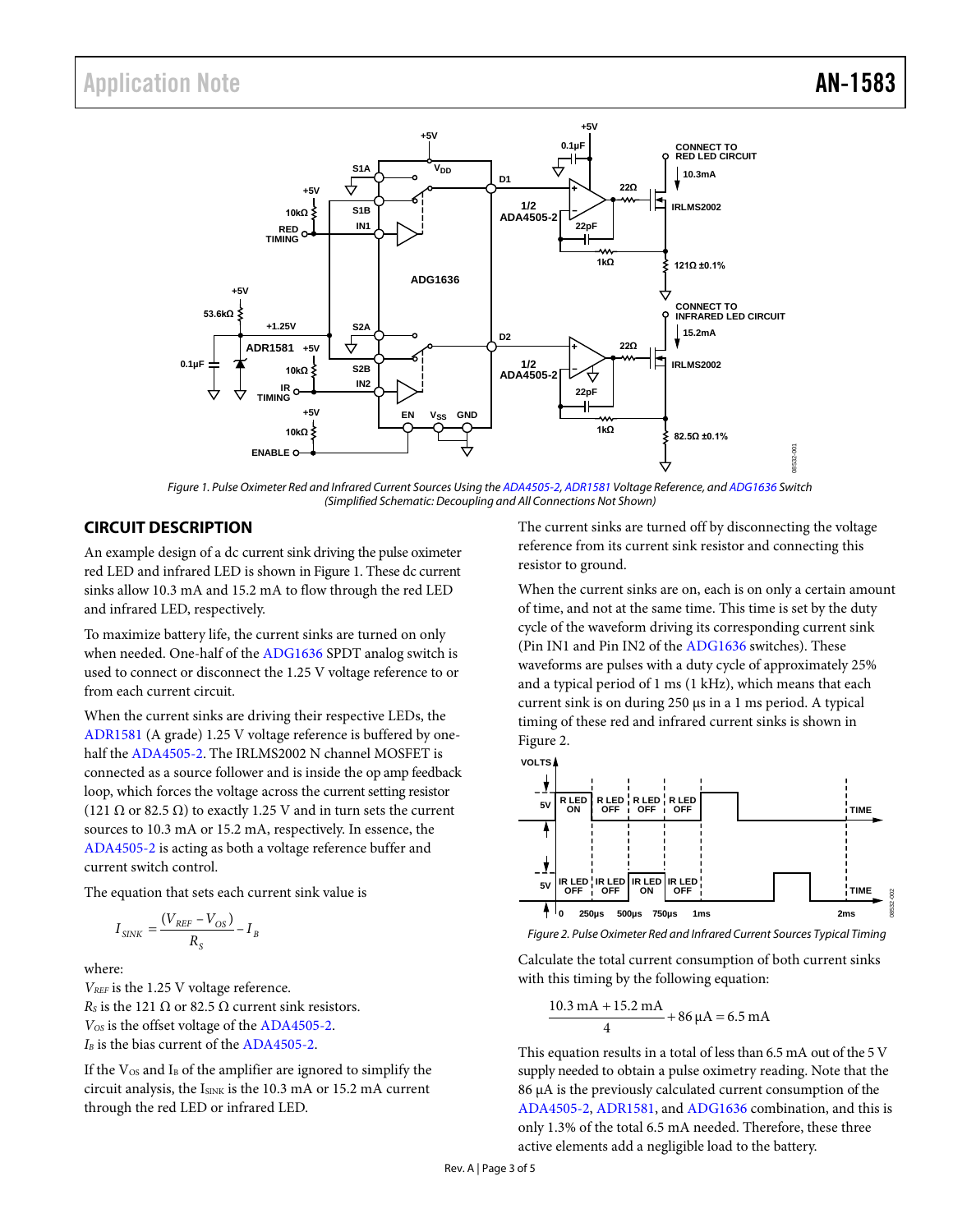The  $V_{OS}$  error term in the equation not only accounts for the offset voltage of the amplifier, but also for all the errors caused by the nonideal behavior of the op amp. Mathematically account for each of these errors as an additional  $V_{OS}$  reflected back to the input of the op amp. By using a precision amplifier like the [ADA4505-2,](http://www.analog.com/ADA4505-2?doc=AN-1583.pdf) the total sum of all these errors is negligible compared to the inherent offset voltage of the op amp.

The  $V_{OS}$  of the [ADA4505-2](http://www.analog.com/ADA4505-2?doc=AN-1583.pdf) is 3 mV maximum, which represents an error of 0.24% in the sink current. By the same reasoning, the  $I_B$  of 2 pA maximum in th[e ADA4505-2](http://www.analog.com/ADA4505-2?doc=AN-1583.pdf) gives an error that can be considered as zero when compared to the 10.3 mA and 15.2 mA required out of the red current sink and infrared current sink.

If the 0.8% maximum initial accuracy of th[e ADR1581](http://www.analog.com/ADR1581?doc=AN-1583.pdf) and the 0.1% sink resistor tolerance (chosen for this design) are added to this  $V_{OS}$  error of 0.24%, the total worst case error is 1.14%, and the uncertainty analysis error is 0.83%. Taking into account the Gaussian distribution curves of the errors from each of the contributing elements (voltage reference, sink resistor, and op amp) in this uncertainty analysis, the less pessimistic expected error is 0.28% (see Holman, J. P., *Experimental Methods for Engineers*, McGraw-Hill, Fourth Edition, 1984).

The error allowable in the current sink depends on the degree of accuracy needed in the pulse oximeter reading. In a red LED and infrared LED, the accuracy of the current driving the LEDs is directly proportional to the accuracy of the radiant flux (radiant output power) of the LEDs. This radiant flux is a measure of how much power is contained in the light being emitted. Therefore, high LED current accuracy means LED radiant flux high accuracy prediction. A typical radiant flux vs. forward current curve is shown i[n Figure](#page-3-1) 3 for the Hamamatsu L5276, L5586, and L6286 infrared LEDs.



<span id="page-3-1"></span>*Figure 3. Radiant Flux vs. Forward Current for Hamamatsu Subminiature Infrared LEDs: L5276, L5586, L6286*

Regarding the other elements in the design, the 22 pF capacitors improve stabilization (in-loop compensation) of the [ADA4505-2](http://www.analog.com/ADA4505-2?doc=AN-1583.pdf) amplifiers (see *Analog Dialogue*[, "Ask the Applications](http://www.analog.com/library/analogDialogue/archives/31-2/appleng.html?doc=AN-1583.pdf)  [Engineer—25." Analog Devices.\)](http://www.analog.com/library/analogDialogue/archives/31-2/appleng.html?doc=AN-1583.pdf). The 1 kΩ feedback resistors provide some current limiting into the inverting pin of the amplifiers. The 22  $\Omega$  resistors, in series with the [ADA4505-2](http://www.analog.com/ADA4505-2?doc=AN-1583.pdf) outputs, serve two purposes. One purpose is to prevent possible oscillation when driving the input capacitance  $(C_{ISS})$  of the IRLMS2002 N channel MOSFET. The second purpose is to dampen some of the transient response of the N channel MOSFETs when the MOSFETs turn on and off. These resistors and capacitances may need some further optimization in the specific application.

[Table 1](#page-3-2) shows the calculated (ideal) and measured values on both red current sink and infrared current sink for the design in [Figure 1](#page-2-1) at ambient temperature.

#### <span id="page-3-2"></span>**Table 1. Ideal and Measured Pulse Oximeter Red and Infrared Current Sinks**

| <b>Current Sink</b> | <b>Ideal Value</b><br>(mA) | <b>Measured Value</b><br>(mA) | Error<br>(%) |
|---------------------|----------------------------|-------------------------------|--------------|
| Red                 | 10.331                     | 10.325                        | $-0.06$      |
| Infrared            | 15.152                     | 15.168                        | $+0.11$      |

Excellent layout, grounding, and decoupling techniques must be used to achieve the desired performance from the circuits discussed in this note (se[e Tutorial MT-031](http://www.analog.com/media/en/training-seminars/tutorials/MT-031.pdf?doc=AN-1583.pdf) and [Tutorial MT-101\)](http://www.analog.com/media/en/training-seminars/tutorials/MT-101.pdf?doc=AN-1583.pdf).

#### <span id="page-3-0"></span>**COMMON VARIATIONS**

A common variation in this circuit is to replace the voltage reference with a digital-to-analog-converter (DAC). The output of the DAC delivers different voltages depending on the level of light needed out of the red LED and infrared LED. The great benefit of the [ADA4505-2](http://www.analog.com/ADA4505-2?doc=AN-1583.pdf) is that, being a zero crossover distortion op amp, its  $V_{OS}$  remains constant through the entire input voltage range. The  $V_{OS}$  remaining constant avoids the necessity of calibrating the system every time the DAC changes its output to create a different current sink level. One time calibration is therefore sufficient when th[e ADA4505-2](http://www.analog.com/ADA4505-2?doc=AN-1583.pdf) is working in conjunction with the DAC. Also, the [ADG1636](http://www.analog.com/ADG1636?doc=AN-1583.pdf) switch can be removed because the DAC can output a 0 V signal to disable the current sink when not needed.

The use of the IRLMS2002 N channel MOSFET allows this design to be used for currents up to hundreds of milliamps (special attention must be placed in ensuring the IRLMS2002 N channel MOSFET safe operating area is not violated). When the current levels are in the order of decades of milliamps, the reliable and cost-effective BSS138 N channel MOSFET can be used instead.

If the accuracy and temperature drift of the total design has stringent requirements, use a more accurate and lower temperature coefficient drift voltage reference, such as the high precision series voltage reference [ADR127](http://www.analog.com/ADR127?doc=AN-1583.pdf) or the higher accuracy B grade of the [ADR1581.](http://www.analog.com/ADR1581?doc=AN-1583.pdf) Also, select a tighter tolerance and low temperature drift for the current sink resistor. Choose a very